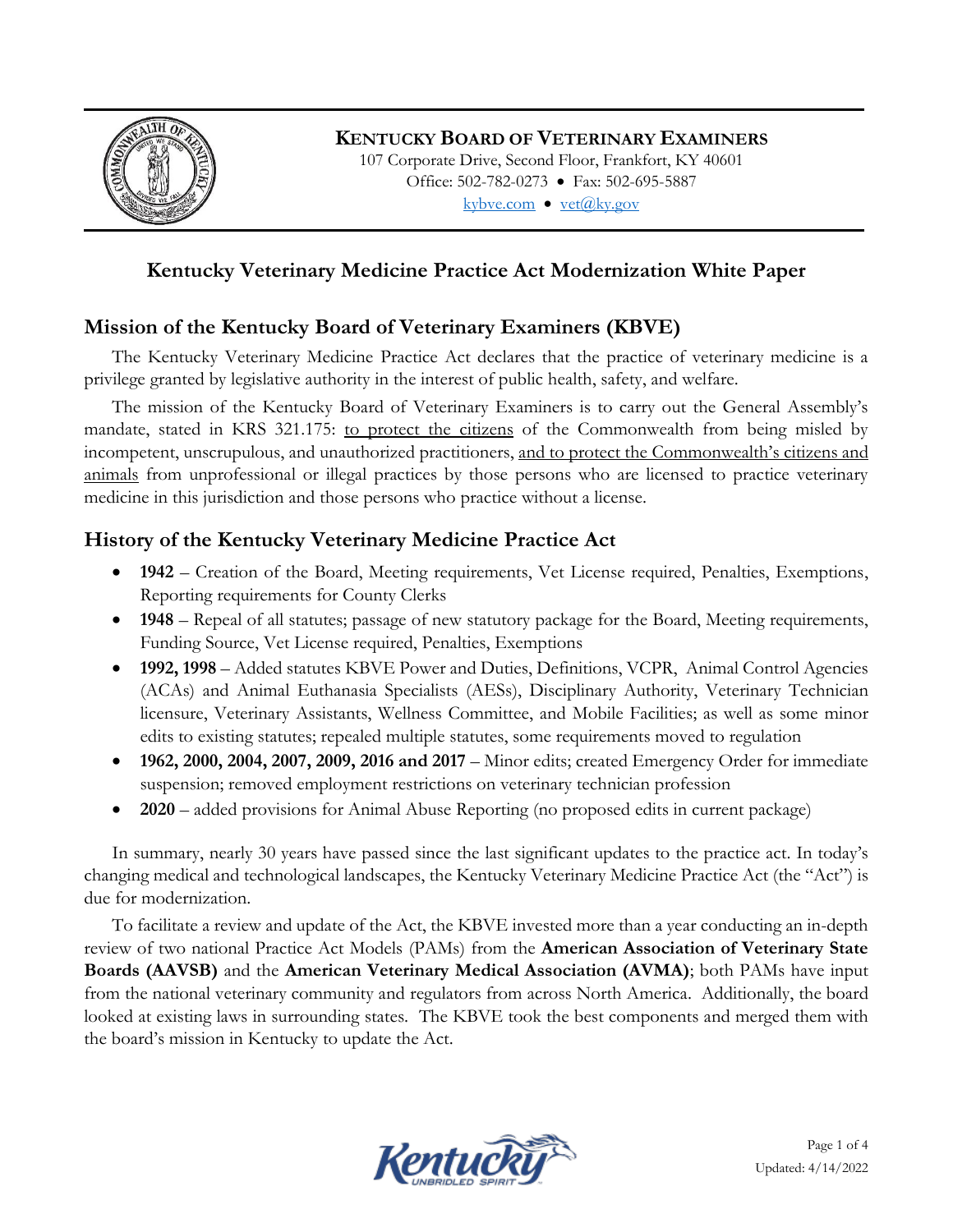# **Modernization Highlights**

1) **Expanded Definitions**. KRS 321.181 Definitions for chapter contains only 17 definitions. Following review of the national PAMs, the KBVE has incorporated additional terms and refined existing definitions to better reflect national standards and provide clarification for the public, bringing the total definitions in the updated statute to more than 55 terms. This will provide a common language for discussions with all stakeholders, practitioners, and clients.

#### 2) **Additional Clarifying Statutes**.

- a) **Renewals**. The KBVE seeks to add credential renewal requirements in distinct statutes for all licenses, permits, certificates, and registrations under the board's authority. This will clarify grace periods, expiration of credentials, requirements for reinstatement or new application, and provide for inactive and/or retired credentials.
- b) **Animal Control Agencies and Animal Euthanasia Specialists**. Given both national and statewide concerns related to the abuse of controlled substances (CS), the KBVE seeks to update KRS 321.207 Certification of animal control agencies and animal euthanasia specialists.
	- A KBVE-certified animal control agency orders and stores CS onsite; these drugs are overseen by laymen certified as animal euthanasia specialists (AES). This update will make clear CS oversight responsibilities.
	- Additionally, the KBVE seeks to clarify the restricted duties of the AES to ensure there is no overlap of the untrained professional's work with the Practice of Veterinary Medicine, as defined in KRS 321.181.
- c) **Telehealth**. At the request of the Kentucky Veterinary Medical Association (KVMA), and using the AVMA model definitions, the KBVE has added a statute to clarify telehealth: what it encompasses and when the establishment of an in-person veterinary-client-patient-relationship (VCPR) is required. This statute is essential to:
	- Rapid and early diagnosis of high consequence diseases that can impact the food supply or endanger the public; and
	- Ensure the protection of patients, as well as to provide an avenue for recourse when clients/owners and their animals are ill-served or harmed by veterinarians providing telehealth.
- d) **Medical Records**. In response to constituent concerns and numerous complaint cases over the past several decades, the KBVE determined it is necessary to explain adequate medical records. Too often invoices are the only medical record, failing to include critical medical details of patient care; too often clients request records and are denied access. The board is proposing a new statute to help both licensees and citizens understand the basic minimum requirements of current medical records standards.
- 3) **Criminal Background Checks**. In response to wellness concerns and efforts to protect the public, the board has instituted background checks as a part of the application process for licensees, permittees, certificate holders, and registrants. Following the passage of these statutes, the KBVE shall seek approval from the FBI to receive background check results directly to the board, ensuring the authenticity of those results for the purpose of credentialing. Background checks will not be required for renewals.

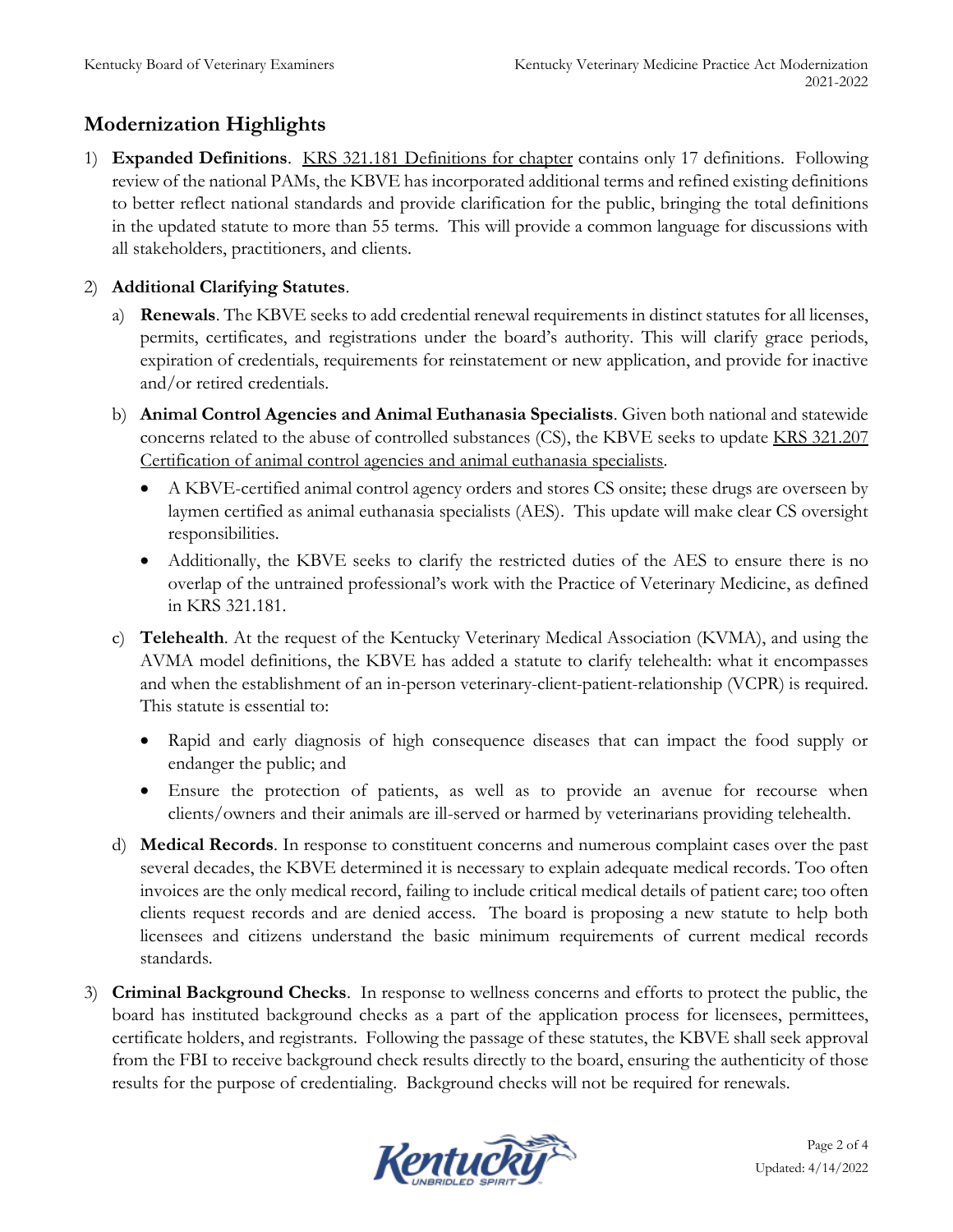- 4) **Addition of Veterinary Facility Registrations & Inspections**. According to the AVMA, as of October 2019, there are 35 states, including Washington, D.C., that have specific regulations governing the operation of veterinary facilities. The intent of the Kentucky board is to phase in registration of veterinary facilities over period of five (5) years. This will enable the board to:
	- a) Better understand and work to lessen the veterinary shortage in the Commonwealth, particularly as related to food and commodity animals (\$2.8 billion industry annually in the Commonwealth), equines (\$6.5 billion annually), and the companion animal industry (est. \$500 million annually).
	- b) Define responsible parties in corporate or non-licensee owned practices, ensuring that someone can be held accountable to the public for the decisions and practices at a veterinary facility that affect patients and clients. Without a responsible party, citizens of the Commonwealth often have no recourse in these settings.
	- c) Address constituent complaints about basic standards of care in low-cost spay/neuter and health clinics, where clients are sometimes provided substandard care and left without any options for followup care when the patient experiences complications from the low-cost procedures.
	- d) Conduct inspections to help educate licensee population on current standards of practice, to help elevate the practice of veterinary medicine, and reduce complaints to the board.
	- e) Provide transparent standards that are accessible to practitioners, providing protections to licensees who meet the regulatory standards.
- 5) **Clarifying the Roles of Veterinary Technicians and Veterinary Assistants**. To alleviate a great deal of confusion in both the veterinary community and amongst citizens of the Commonwealth, the KBVE seeks to amend KRS 321.441 Veterinary technician's license -- Qualifications -- Scope of practice --Annual fee -- Exception and KRS 321.443 - Veterinary assistants to allow for distinction between the college educated, licensed veterinary technician and the trained layperson veterinary assistant. These distinctions shall aid veterinarians in fully utilizing the skills of their trained staff, and help clarify the title protections available for licensed veterinary technician (LVT) classes.
	- a) The Kentucky Veterinary Technician Association (KVTA) supports these changes. In 2021, the KVTA surveyed members and found that, besides compassion fatigue, the top reasons cited by LVTs for dissatisfaction with their profession are underutilization of their skills, and misconception of their profession by both employers and the public.
	- b) Clarifying the role of LVTs and veterinary assistants will not change the ability of veterinarians to fully utilize unlicensed veterinary assistant staff under their supervision.
- 6) **Educational Awards.** KBVE is requesting the ability to award educational assistance to graduates and those advancing toward a degree in veterinary medicine and veterinary technology to focus on relieving shortages in the workforce, primarily in food animal medicine and rural communities. Current board data shows an alarming trend in retirement age of current practitioners, indicating that there will soon be acute shortages in available veterinary services. The intent of the KBVE is to engage awardees in their profession within the borders of the Commonwealth.